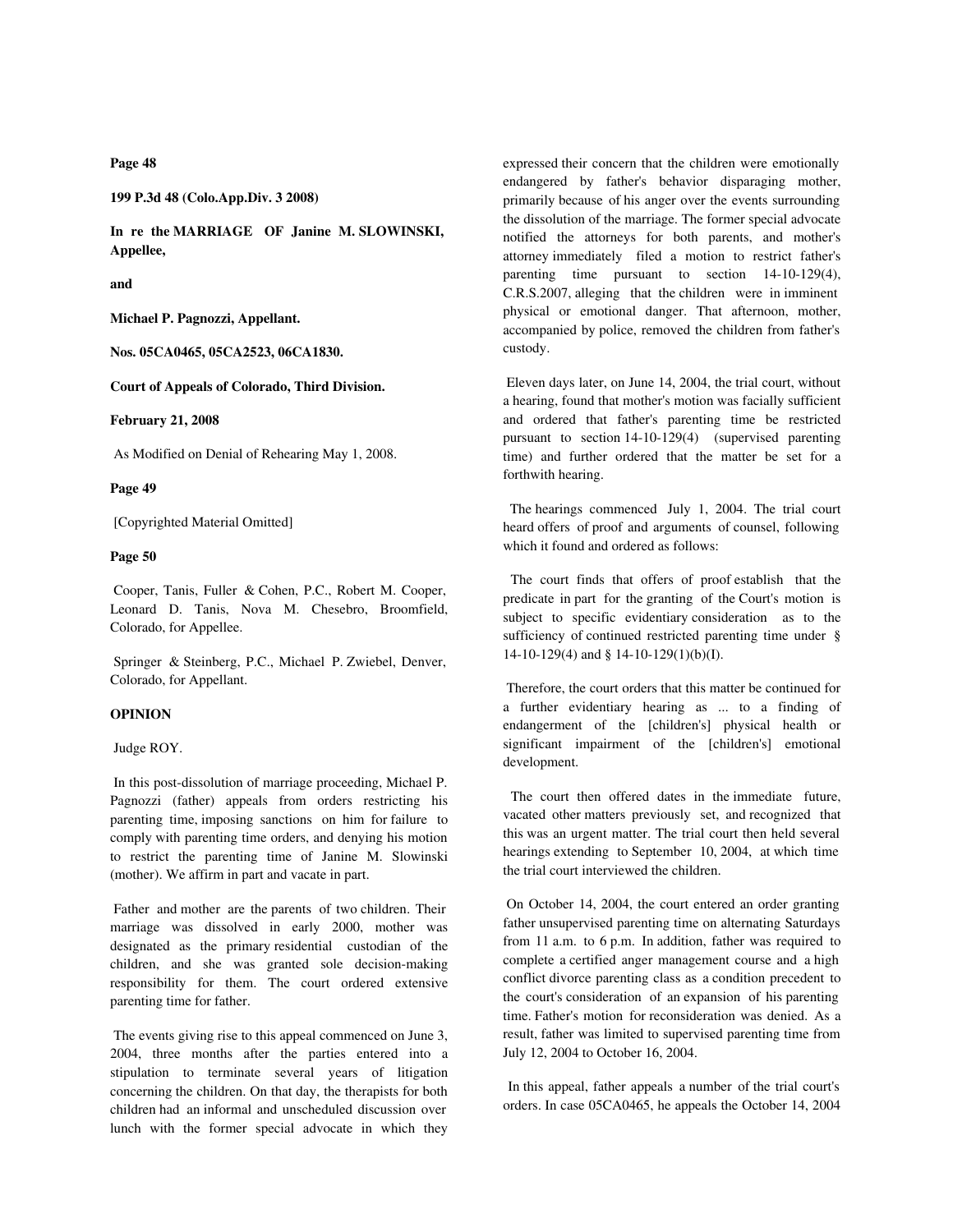order resolving mother's June 3, 2004 imminent danger

# **Page 51**

 motion to restrict visitation pursuant to section 14-10-129(4), and a trial court order of January 18, 2005, denying his timely C.R.C.P. 59 motion for reconsideration of the October 14, 2004 order.

 In case 05CA2523, father appeals the trial court order of October 11, 2005, affirming on review a magistrate's order imposing sanctions on him for violating parenting time orders.

 In case 06CA1830, father appeals orders which denied his motion to amend the parenting plan and a related matter for lack of jurisdiction, and dismissed his verified motion to restrict mother's parenting time without a hearing.

### I. Mootness

 At the outset, we note that a court will not give its opinion on moot questions or abstract propositions. *Salter v. Bd. of County Comm'rs,* 133 Colo. 138, 140, 292 P.2d 345, 346 (1956). We were advised at oral argument that the orders on appeal have been superseded by subsequent orders entered under the trial court's continuing jurisdiction over parenting time issues and, therefore, the orders at issue are moot. *SeeIn re Marriage of Chalat,* 112 P.3d 47, 53 (Colo.2005) (continuing jurisdiction).

 Nonetheless, we can address moot questions involving great public importance and issues capable of repetition yet evading review. *Simpson v. Bijou Irrigation Co.,* 69 P.3d 50, 71 (Colo.2003). Here, because of the short time frame of the statute and the impact of the immediate and automatic limitations on parenting time, we address the issues.

### II. Mother's Section 14-10-129(4) Motion

 Father contends that the requirement of section 14-10-129(4) that a hearing be held and the motion ruled upon within seven days of filing is jurisdictional. We conclude that the trial court had personal and subject matter jurisdiction but lacked the authority to proceed under section 14-10-129(4) after failing to conduct the hearing as required by the statute.

## Section 14-10-129(4) provides as follows:

 A motion to restrict parenting time or parental contact with a parent which alleges that the child is in imminent physical or emotional danger due to the parenting time or contact by the parent *shall be heard and ruled upon by the court not later than seven days after the day of the filing of the motion. Any parenting time which occurs during such*

*seven-day period after the filing of such a motion shall be supervised by an unrelated third party deemed suitable by the court or by a licensed mental health professional,* as defined in section  $14-10-127(1)(b)$ . This subsection (4) shall not apply to any motion which is filed pursuant to subsection (3) of this section [concerning parents convicted of crimes].

# (Emphasis added.)

 Section 14-10-129(4) immediately imposes supervised visitation, and states that a motion made pursuant to it " shall be heard and ruled upon by the court not later than seven days after the day of the filing of the motion." Here, the court's initial order, entered eleven days after the filing of the motion and without a hearing, essentially granted the motion, thereby extending the restriction on father's parenting time indefinitely while calling for a " forthwith" hearing. The first of several segments of that hearing occurred on July 1, 2004, and the last on October 11, 2004.

 Courts are to construe a statute so as to give effect to the intent of the General Assembly. *In re Marriage of Ikeler,* 161 P.3d 663, 666 (Colo.2007). In doing so, the court must look first to the language of the statute and give the words and phrases used by the legislative body their plain and ordinary meaning, unless it would lead to an absurd result. *Showpiece Homes Corp. v. Assurance Co. of Am.,* 38 P.3d 47, 51 (Colo.2001). A court must not give statutory language anything other than its plain meaning. *Barnes v. Dep't of Revenue,* 23 P.3d 1235, 1236 (Colo.App.2000). In the event of an ambiguity, the court must strive to give effect to the intent of the legislature and must adopt the statutory construction that best effectuates the purposes of the legislative

## **Page 52**

 scheme, looking first to the plain language of the statute. *In re Marriage of Ciesluk,* 113 P.3d 135, 141 (Colo.2005).

 In determining whether a statutory provision is intended by the legislature to be mandatory or simply discretionary, an appellate court must consider its plain meaning and also consider its legislative history, the subject matter, the importance of its provisions, the relationship between its provisions and the general objectives of the act, and, finally, whether or not there is a public or private right involved. *DiMarco v. Dep't of Revenue,* 857 P.2d 1349, 1351-52 (Colo.App.1993).

 Unless the General Assembly has clearly evidenced a contrary intent, time limits imposed upon public bodies generally have been construed as being discretionary rather than mandatory. *Id.* at 1352. Unless the context indicates otherwise, the word " shall" generally indicates that the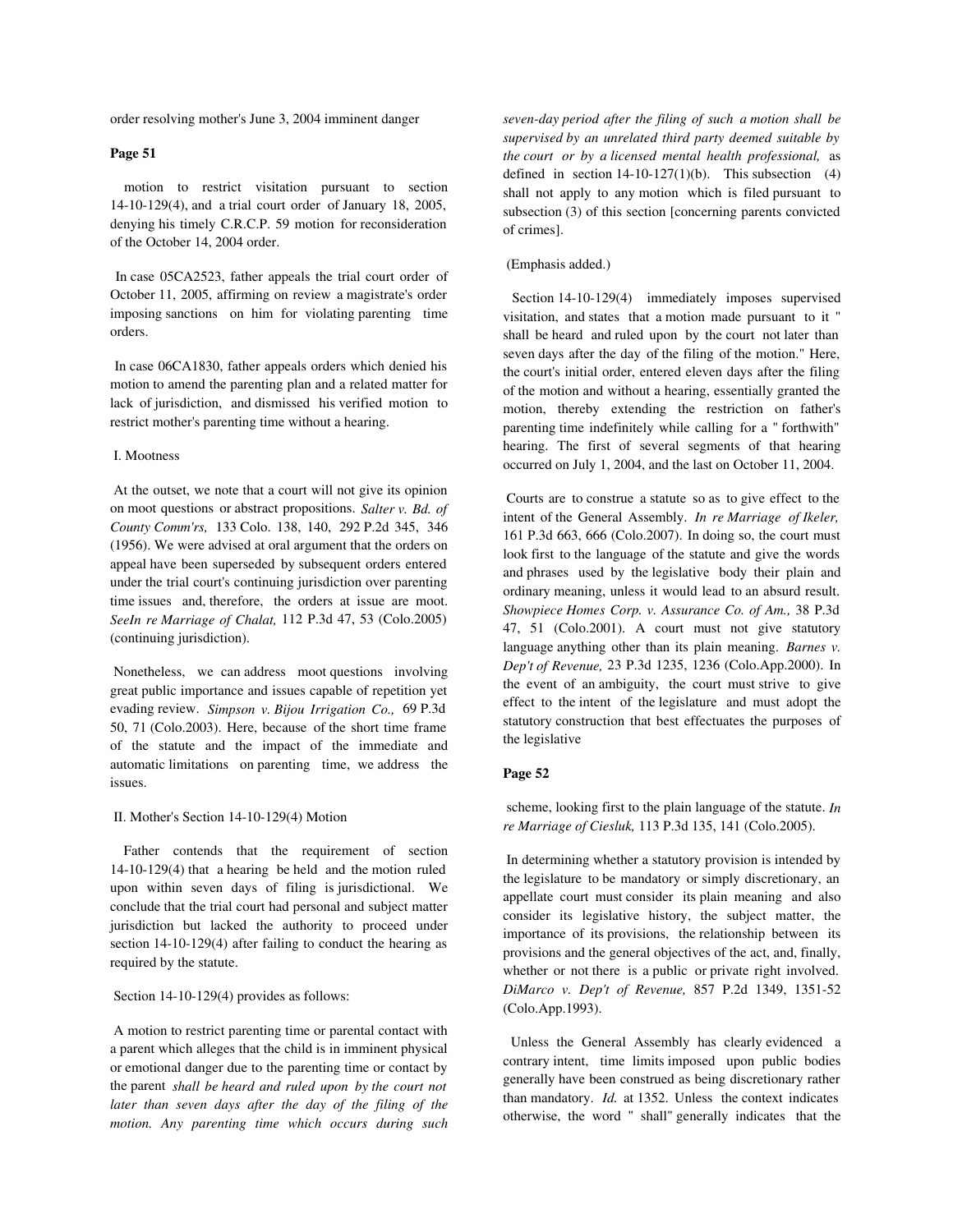provision is mandatory. Negative language, such as " in no event later than," also suggests a mandatory construction. *Id.* The crucial difference between statutes considered discretionary and those deemed mandatory is the consequence of noncompliance.

 Because section 14-10-129(4) provides that a motion " shall" be heard and ruled upon " not later than seven days after the day of the filing of the motion," we conclude that the plain language of the statute indicates that this provision was intended to be mandatory. *SeeWilson v. Hill,* 782 P.2d 874, 875 (Colo.App.1989). Further, the seven-day limitation is used twice in the statute: first, requiring a hearing within seven days of the filing of the motion and second, establishing a restriction on visitation which is effective during " such seven-day period." This reiteration of the time limit and the manner in which it is stated further indicate that the filing of the motion under section 14-10-129(4) is self-executing, that is, the stated restriction on parenting time takes effect immediately and continues until the hearing, which is required to be held within seven days. This confers upon a parent the power to unilaterally amend a court order to require supervised parenting time for an extremely limited period of time. The impacted parent's remedy, in the event the motion is " substantially frivolous, substantially groundless, or substantially vexatious," is to recover reasonable attorney fees and costs. § 14-10-129(5), C.R.S.2007.

 The apparent object of section 14-10-129(4) is to balance the need to protect children from " imminent physical or emotional danger" against the constitutional right of a parent to the care, custody, and control of his or her children. *SeeTroxel v. Granville,* 530 U.S. 57, 65, 120 S.Ct. 2054, 2060, 147 L.Ed.2d 49 (2000) (constitutional right to care, custody, and control of child). It accomplishes the first goal by affording a procedure for immediate intervention and the latter goal by requiring a prompt hearing and ruling. The failure to hold a timely hearing threatens to infringe on the impacted parent's constitutional right by postponing that parent's opportunity to persuade the court that the restriction is not necessary.

 We are persuaded that the time limit for the holding of a hearing under section 14-10-129(4) is mandatory as a safeguard for parental rights while, at the same time, permitting immediate intervention should the facts warrant it. We recognize that trial courts have a full schedule, which, in many cases, has been set for months or even years in advance. We further recognize that the time limitation imposed by section 14-10-129(4) can disrupt a docket. Further, we are aware that many trial courts have emergency dockets reserved for such matters on at least a weekly basis and, while the matter may have to be transferred to the judge handling that docket, these matters

can be heard in most circumstances in a timely manner.

 There is authority for father's argument that the failure to comply with a mandatory statute is jurisdictional. *SeeWilson v. Hill,* 782 P.2d at 875. However, a another line of authority holds that a court does not lose personal or subject matter jurisdiction previously and properly obtained for failure to comply with the mandatory requirements of a procedural statute or rule. *SeePeople in Interest of Clinton,* 762 P.2d 1381, 1387 (Colo.1988);

# **Page 53**

*Eagle Peak Farms, Ltd. v. Lost Creek Ground Water Mgmt. Dist.,* 7 P.3d 1006, 1010 (Colo.App.1999); *Levin v. Anouna,* 990 P.2d 1136, 1137-38 (Colo.App.1999); *Nguyen v. Swedish Med. Ctr.,* 890 P.2d 255, 256 (Colo.App.1995). Nonetheless, the trial court may lose the authority to act.

*People in Interest of Clinton* involved an involuntary mental health commitment and a statute that required that an attorney be appointed " forthwith" when a person is certified for a short-term commitment. *Clinton,* 762 P.2d at 1382-83. The trial court did not appoint an attorney for eight days, or four business days, and the patient moved to dismiss at the first hearing on that basis. *Id.* On appeal, the supreme court stated, in pertinent part:

 A court's jurisdiction consists of two elements: jurisdiction over the parties (personal jurisdiction) and jurisdiction over the subject matter of the issue to be decided (subject matter jurisdiction). The People contend that the failure to appoint counsel forthwith in this case creates a personal jurisdiction defect which the respondent may waive expressly or by failure to raise the issue explicitly in a timely fashion. Clinton argues, and the court of appeals held, that the failure to appoint counsel forthwith creates a subject matter jurisdiction defect which cannot be waived and may be raised at any stage in the proceedings. We conclude that neither position is correct. Instead, the failure to appoint counsel forthwith is a statutory violation not implicating jurisdictional concerns.

....

 Personal jurisdiction " is based on having legal authority over the [respondent's person]."

....

 Subject matter jurisdiction " concerns the court's authority to deal with the class of cases in which it renders judgment." *Also, " [i]t is not sufficient that the court has, in the abstract, the authority to decide the particular class of case which is Before it. The court's authority must be invoked Before it can act."*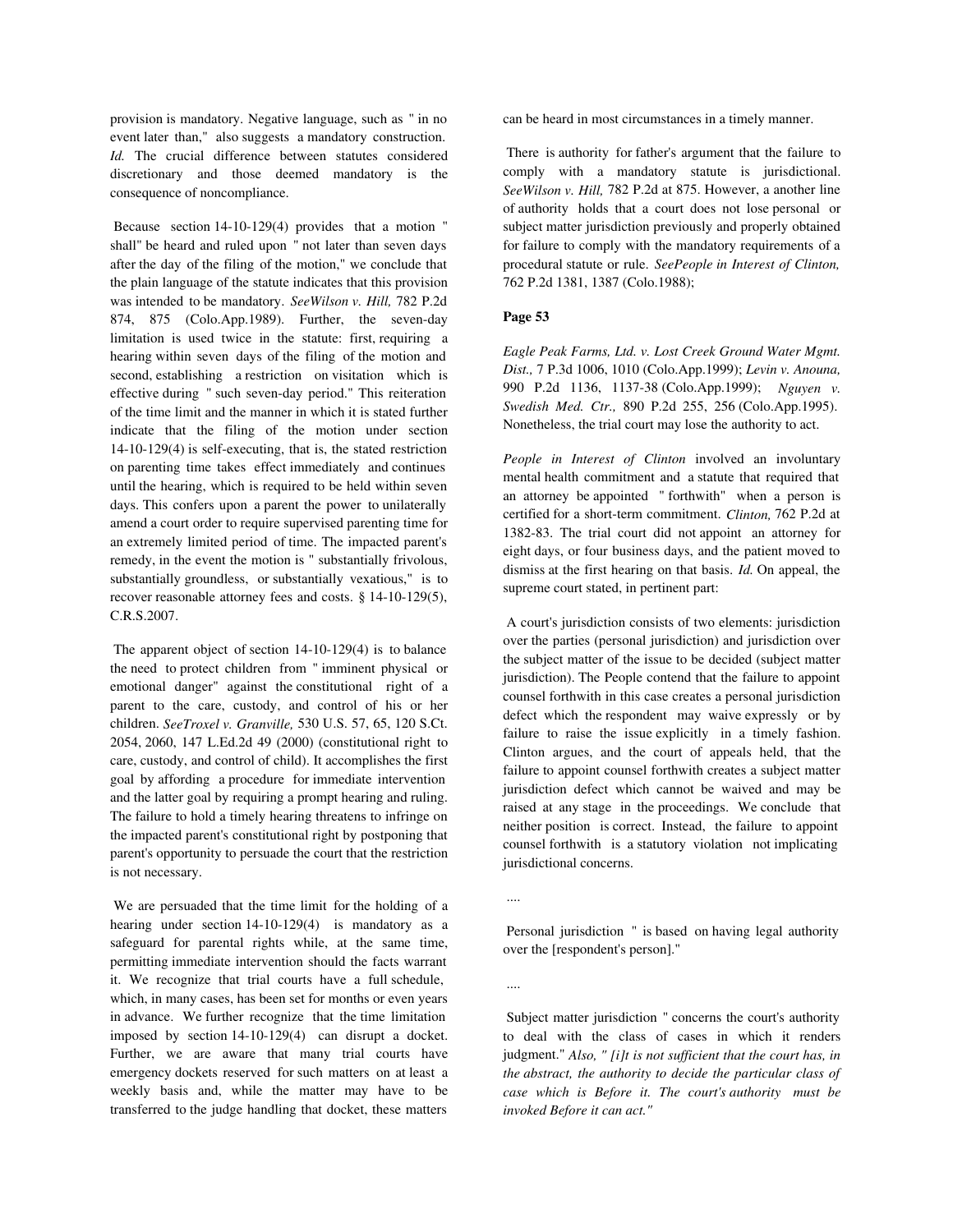*Id.* at 1386-87 (emphasis added, citations omitted).

 The court then postulated a two-part test to determine whether the failure to abide by the statute constituted reversible error. In summary, that test is: (1) whether the failure violates an essential condition of the statute which may implicate due process considerations; and (2) whether the party has been prejudiced. *Id.* at 1389.

 We conclude that the seven-day limitation in section 14-10-129(4) is an essential condition of the statute. We have already stated that father has a constitutional right to the care, custody, and control of his children. The statute provides a mechanism by which that right is significantly restricted by the action of an adverse party without the benefit of a hearing and therefore implicates father's right to due process. We also conclude that father was prejudiced by several months of supervised visitation.

 Therefore, we hold that in the event the trial court fails to conduct a hearing within seven days of the filing of a section 14-10-129(4) motion as required by the statute, the automatic sanction of supervised visitation terminates. Further, we are not persuaded that father waived his objection to the court's failure to rule within seven days by participating in the hearings on mother's motion because the trial court indicated that it was proceeding under both section 14-10-129(4) and section 14-10-129(1)(b)(I), C.R.S.2007.

### III. Father's Section 14-10-129(4) Motion

 Father contends that the trial court abused its discretion in denying his own section 14-10-129(4) motion without a hearing. We agree.

 On July 18, 2006, father, an attorney appearing pro se, filed a multi-faceted verified motion seeking, inter alia, to restrict mother's parenting time under section 14-10-129(4), stating:

 [The children] were with their mother ... from July 9 thru July 14, 2006.... Within ten minutes of their return to [father's] care, both children described their anger and concern about the behavior of [mother] during the previous week, including that [mother] had been drinking very heavily the entire week and was " completely drunk" at least twice during the vacation

# **Page 54**

 period (according to [daughter] ) or three times (according to [son] ).... According to [daughter] her mother was so drunk on Monday (July 10, 2006) during the day that she could not even remember her own daughter's ... name. Prior to making these statements neither [son] nor [daughter] had been told by [father] about the pending court filings.

....

 [Father provides a somewhat extended discussion of the problem.] It is simple to understand that the untreated abuse problem has not resolved itself but progressed to the point where the children are in clear and imminent physical and emotional danger.

 Earlier, on July 10, 2006, father had filed a motion seeking, inter alia, to modify custody pursuant to section 14-10-129(1)(a)(I), C.R.S.2007, which devoted considerable space, including some identical paragraphs, to allegations of mother's alcohol problem together with a lengthy list of similar complaints about mother's treatment of the children.

 The trial court disposed of the July 18, 2006 motion by an order entered the next day stating in part:

 The Court FINDS that [father's] Verified Motion to Restrict Parenting Time is based on the purported statements from the minor children of the parties.... The Court notes that the motion is silent as to any information regarding criminal charges of child abuse, police reports of any kind, reports or investigations by a Social Services [A]gency regarding possible child neglect or abuse, or verified statements of any person which would corroborate the allegations and support a finding by this Court that the minor children are or have been placed in imminent physical or emotional danger.

....

 The Court FINDS upon review of the entire case, that the record herein is replete with documentation and Court Orders regarding the repeated and continuing use of the children by both parties, as vehicles to attack the other party. The Court further FINDS that the record is clear, and the Court has previously FOUND, that the Respondent has continuously engaged in a pattern of attempting to alienate the minor children from the Petitioner. The Court FINDS that the allegations in the instant motion are consistent with this history.

 We agree with father that section 14-10-129(4) does not require any third-party verification-a party's verification suffices under the statute.

 What is apparent from the trial court's order is that it does not believe father. However, that credibility issue could only have been decided after a hearing, however brief. Our review discloses that the bulk of a very large record relates to an ongoing post-decree fight over, or involving, the children. Determining a section 14-10-129(4) motion, even under the circumstances of this case, on the basis of credibility without a hearing is not in conformity with the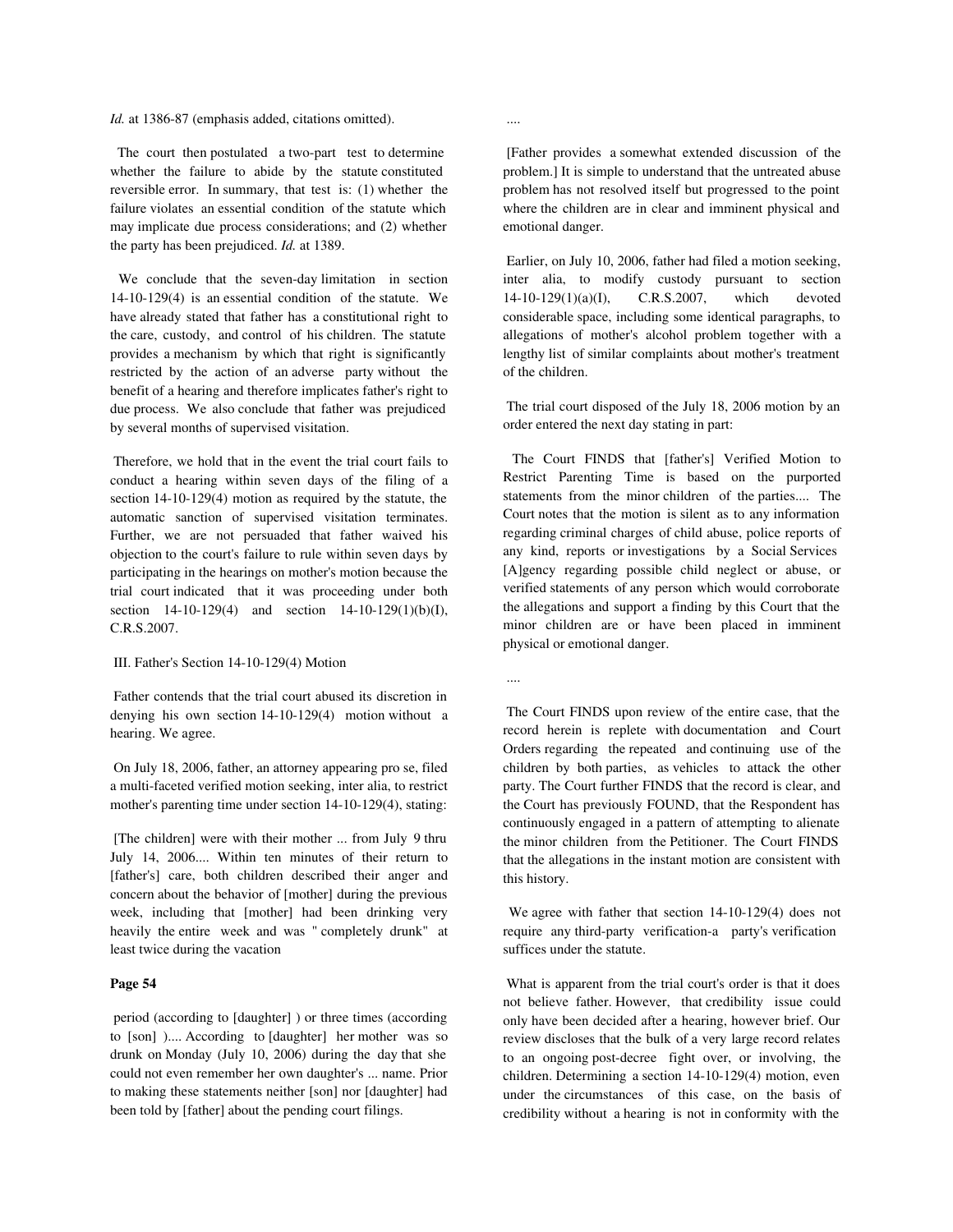statute and is incompatible with the purpose of the statute.

Section 14-10-129(4) is designed for emergency intervention that is occasioned by an imminent danger. Motions made under the statute require an immediate hearing, within seven days, unless the allegations are facially insufficient. " Facially insufficient" is a frequently used but rarely defined term. " Facially sufficient" means " appearing valid on its face." *Black's Law Dictionary* 627 (8th ed.2004). The term " insufficient evidence" means " [e]vidence that is inadequate to prove or support a finding of something" or " a case that is not strong enough to even get to the fact finder." *Id.* at 597. As used here, " facially insufficient" means that, after taking all the allegations in the verified motion as true, there is no set of facts or circumstances that could give rise to the conclusion that the children are in imminent danger of physical or emotional injury.

 Under this test, father's verified motion was facially sufficient, and it was error for the trial court to disregard it without a hearing. As a matter of law, we cannot ignore the possibility that a habitually intoxicated custodial parent, whether intoxicated by alcohol or drugs, if that be the case here, could place children in imminent danger of physical or emotional injury.

#### **Page 55**

 Here, the verified motion alleged that mother was intoxicated, at times extremely intoxicated, for an extended period during which she was caring for the children-and the children were concerned enough to report the matter-which is some evidence of emotional injury. In addition, father alleged that this problem was likely to recur. Therefore, we conclude that the trial court erred in dismissing the verified motion without a hearing.

 We, of course, are aware that section 14-10-129(4), with its immediate and drastic implications for children, parents, and courts, is capable of being abused. However, we have considerable confidence that practicing attorneys, aware of the implications of such a motion and the value of their own credibility, will be circumspect in filing such motions. For all litigants, including those appearing pro se, we are, in addition, aware of the attorney fees sanction the trial court is required to impose in the event it concludes that the motion was substantially frivolous, groundless, or vexatious. § 14-10-129(5). Further, we do not read the statute as limiting the trial court to the mandated sanction.

 Ultimately, however, the risk of abuse is counterbalanced by the need to protect children while, at the same time, recognizing the important rights of both parents to parenting time with their children and the children's rights to parenting time with each parent. Whether section

14-10-129(4) strikes the proper balance is, ultimately, a question for the General Assembly.

#### IV. Section 14-10-129(1)(b)(I)

 As previously discussed, at the hearing on July 3, 2004, the trial court indicated that the matter would proceed under both section 14-10-129(4) and section 14-10-129(1)(b)(I). Father did not object to that procedure at the time the trial court announced that it would proceed on that basis, did not subsequently object to the procedure in the trial court, and did not raise the issue on appeal until his petition for rehearing. Therefore, while we address section  $14-10-129(1)(b)(I)$  here, we express no opinion as to whether it is otherwise appropriate for the trial court to proceed under that section when a pending motion id predicated on section 14-10-129(4) only or whether it is appropriate to proceed simultaneously under both subsections.

 After extensive hearings, the trial court entered a detailed order partially restoring father's reduced unsupervised parenting time. The trial court found that father had been unable to mitigate his anger toward mother, and that his behavior, coupled with the precarious psychological condition of the children, had endangered the children. In support of its findings, the trial court cited several witnesses who had testified at trial, as well as the court's observation of father's demeanor. The court's findings are supported by the record.

 Because this order was entered more than seven days after the motion to restrict father's parenting time was filed, the court was without authority to issue the order under section 14-10-129(4). However, under section 14-10-129(1)(b)(I), the court could, and did reduce father's parenting time after finding that father's parenting time would endanger the children's physical health or significantly impair their emotional development.

 Because we are persuaded that the court's findings are sufficient to support an order restricting father's parenting time under section  $14-10-129(1)(b)(I)$ , we uphold the October 14, 2004 order on that basis.

## V. October 11, 2005 Sanctions Order

 Father contends that the trial court erred in imposing sanctions against him under section 14-10-129.5, C.R.S.2007, in its order of October 11, 2005. He argues that the trial court erred in imposing sanctions without a hearing, and that it erred in doing so based upon an unverified motion. We agree.

## Section 14-10-129.5(1) provides:

Within thirty days after the filing of a verified motion by